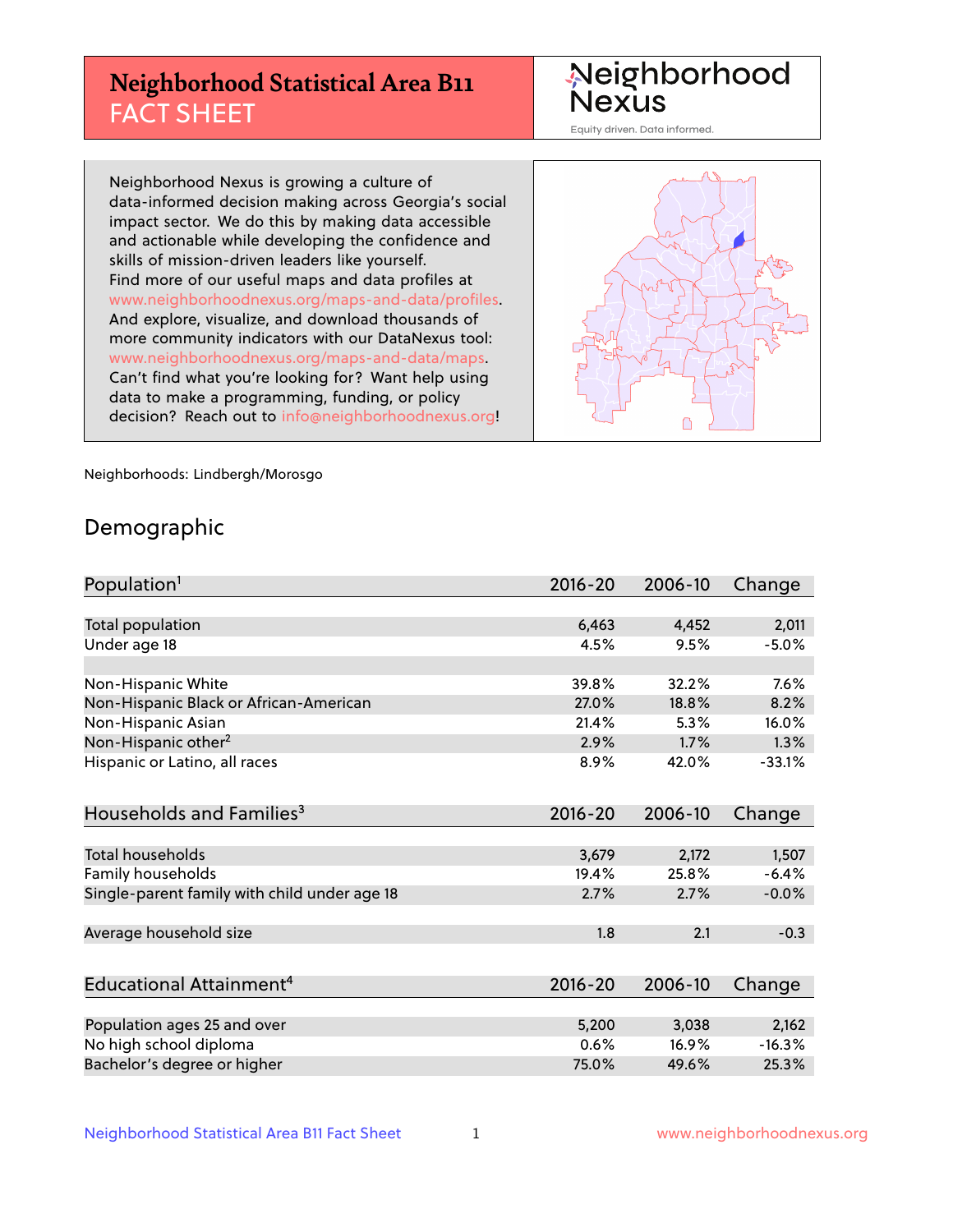## Change Measures, continued...

| Employment <sup>5</sup>                                 | 2016-20     | 2006-10  | Change   |
|---------------------------------------------------------|-------------|----------|----------|
| Total workers residing in Neighborhood Statistical Area | 3,371       | 1,491    | 1,880    |
| Workers with earnings \$1250/month or less              | 11.3%       | 21.2%    | $-9.9%$  |
| Workers with earnings \$1251/month to \$3333/month      | 19.0%       | 39.2%    | $-20.2%$ |
| Workers with earnings greater than \$3333/month         | 69.7%       | 39.6%    | 30.2%    |
|                                                         |             |          |          |
| Total jobs located in Neighborhood Statistical Area     | 7,304       | 8,888    | $-1,584$ |
| Jobs with earnings \$1250/month or less                 | 15.3%       | 13.2%    | 2.2%     |
| Jobs with earnings \$1251/month to \$3333/month         | 24.9%       | 43.7%    | $-18.8%$ |
| Jobs with earnings greater than \$3333/month            | 59.8%       | 43.2%    | 16.6%    |
|                                                         |             |          |          |
| Jobs/workers ratio                                      | 2.2         | 6.0      | $-3.8$   |
|                                                         |             |          |          |
| Income and Poverty <sup>6</sup>                         | 2016-20     | 2006-10  | Change   |
|                                                         |             |          |          |
| Median household income                                 | \$66,162    | \$53,557 | \$12,605 |
|                                                         |             |          |          |
| Population for whom poverty status is determined        | 6,463       | 4,443    | 2,020    |
| Population below poverty                                | 19.1%       | 9.6%     | 9.5%     |
| Housing <sup>7</sup>                                    | 2016-20     | 2006-10  | Change   |
|                                                         |             |          |          |
| Total housing units                                     | 3,949       | 2,510    | 1,439    |
| Occupied housing units                                  | 93.1%       | 86.5%    | 6.6%     |
| Vacant housing units                                    | 6.9%        | 13.5%    | $-6.6%$  |
|                                                         |             |          |          |
| Occupied housing units                                  | 3,679       | 2,172    | 1,507    |
| Owner occupied housing units                            | 11.5%       | 11.6%    | $-0.1%$  |
| Renter occupied housing units                           | 88.5%       | 88.4%    | 0.1%     |
|                                                         |             |          |          |
| Access to a Vehicle <sup>8</sup>                        | $2016 - 20$ | 2006-10  | Change   |
|                                                         |             |          |          |
| Occupied housing units                                  | 3,679       | 2,172    | 1,507    |
| No vehicle available                                    | 18.8%       | 14.9%    | 3.9%     |
|                                                         |             |          |          |
| Crime Rates, per 10,000 Population <sup>9</sup>         | 2017-21     | 2012-16  | Change   |
|                                                         |             |          |          |
| All Part I crimes                                       | 885.0       | 704.8    | 180.2    |
| Violent crime                                           | 68.7        | 65.1     | 3.6      |
| Murder                                                  | 2.2         | 0.3      | 1.8      |
| Robbery                                                 | 32.5        | 39.3     | $-6.9$   |
| Aggravated assault                                      | 34.0        | 25.4     | 8.6      |
| Property crime                                          | 816.3       | 639.7    | 176.7    |
| <b>Burglary</b>                                         | 83.9        | 115.6    | $-31.7$  |
| Larceny                                                 | 614.6       | 459.0    | 155.6    |
| Vehicle theft                                           | 117.9       | 65.1     | 52.8     |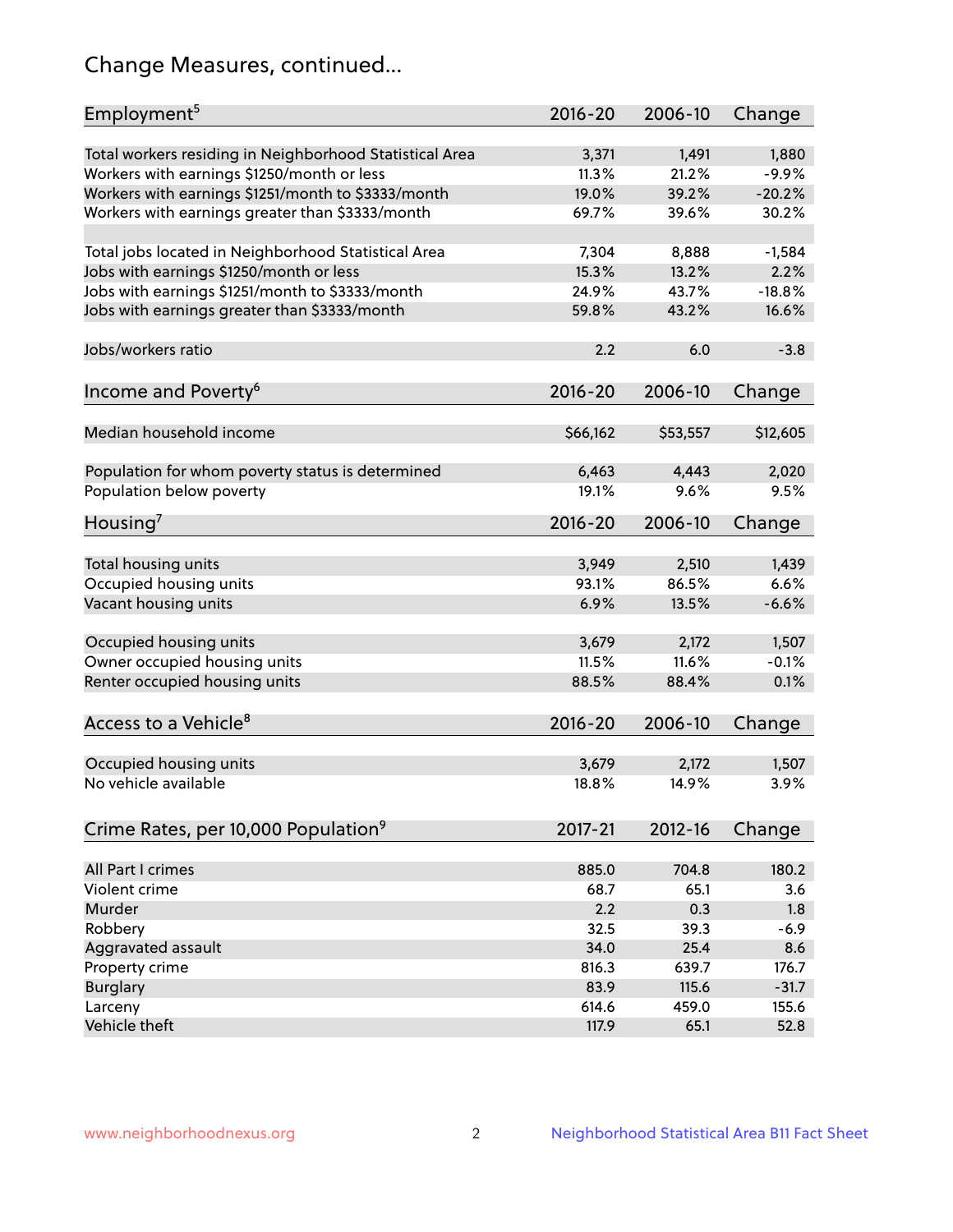## Current Data: Demographic

| Total population<br>6,463<br>Male<br>46.7%<br>53.3%<br>Female<br>2.2%<br>$\pm1.6\%$<br>Under 5 years<br>0.7%<br>5 to 9 years<br>0.7%<br>10 to 14 years<br>1.3%<br>15 to 19 years<br>14.6%<br>20 to 24 years<br>48.0%<br>25 to 34 years<br>35 to 44 years<br>12.4%<br>9.4%<br>45 to 54 years<br>2.5%<br>55 to 59 years<br>6.6%<br>60 to 64 years<br>0.5%<br>65 to 74 years<br>75 to 84 years<br>0.9%<br>85 years and over<br>0.1%<br>Median age (years)<br>29.5<br>Race and Ethnicity, 2016-20 <sup>11</sup><br><b>Estimate</b><br>Total population<br>6,463<br>Hispanic or Latino (of any race)<br>8.9%<br>91.1%<br>Not Hispanic or Latino<br>White alone<br>39.8%<br>Black or African American alone<br>27.0%<br>American Indian and Alaska Native alone<br>0.0%<br>21.4%<br>Asian alone<br>Native Hawaiian and other Pacific Islander alone<br>0.9%<br>Some other race alone<br>0.0%<br>2.0%<br>Two or more races<br>U.S. Citizenship Status, 2016-20 <sup>12</sup><br><b>Estimate</b><br>Foreign-born population<br>1,981<br>Naturalized U.S. citizen<br>30.2%<br>Not a U.S. citizen<br>69.8%<br>Citizen, Voting Age Population, 2016-20 <sup>13</sup><br><b>Estimate</b><br>Citizen, 18 and over population<br>4,845<br>Male<br>49.5% | Sex and Age, 2016-20 <sup>10</sup> | <b>Estimate</b> | Margin of Error |
|-------------------------------------------------------------------------------------------------------------------------------------------------------------------------------------------------------------------------------------------------------------------------------------------------------------------------------------------------------------------------------------------------------------------------------------------------------------------------------------------------------------------------------------------------------------------------------------------------------------------------------------------------------------------------------------------------------------------------------------------------------------------------------------------------------------------------------------------------------------------------------------------------------------------------------------------------------------------------------------------------------------------------------------------------------------------------------------------------------------------------------------------------------------------------------------------------------------------------------------------|------------------------------------|-----------------|-----------------|
| $\pm$ 5.3%<br>$\pm$ 8.9%                                                                                                                                                                                                                                                                                                                                                                                                                                                                                                                                                                                                                                                                                                                                                                                                                                                                                                                                                                                                                                                                                                                                                                                                                  |                                    |                 | $\pm 793$       |
|                                                                                                                                                                                                                                                                                                                                                                                                                                                                                                                                                                                                                                                                                                                                                                                                                                                                                                                                                                                                                                                                                                                                                                                                                                           |                                    |                 |                 |
|                                                                                                                                                                                                                                                                                                                                                                                                                                                                                                                                                                                                                                                                                                                                                                                                                                                                                                                                                                                                                                                                                                                                                                                                                                           |                                    |                 |                 |
| $\pm$ 0.7%<br>$\pm$ 0.7%<br>$\pm 1.1\%$<br>$\pm 4.6\%$<br>$\pm$ 6.5%<br>$\pm 3.0\%$<br>±3.3%<br>$\pm 2.0\%$<br>$\pm$ 7.0%<br>$\pm 1.1\%$<br>$\pm 1.5\%$<br>$\pm$ 0.5%<br>$\pm$ 0.3<br>Margin of Error<br>$\pm 793$<br>$\pm 3.6\%$<br>$\pm$ 3.9%<br>$\pm$ 5.1%<br>$\pm$ 8.4%<br>$\pm$ 0.3%<br>$\pm$ 5.5%<br>$\pm$ 1.4%<br>$\pm$ 0.3%<br>$\pm1.6\%$<br>Margin of Error<br>$\pm 467$<br>$\pm$ 10.7%<br>$\pm$ 14.0%<br>$\pm 723$                                                                                                                                                                                                                                                                                                                                                                                                                                                                                                                                                                                                                                                                                                                                                                                                              |                                    |                 |                 |
|                                                                                                                                                                                                                                                                                                                                                                                                                                                                                                                                                                                                                                                                                                                                                                                                                                                                                                                                                                                                                                                                                                                                                                                                                                           |                                    |                 |                 |
|                                                                                                                                                                                                                                                                                                                                                                                                                                                                                                                                                                                                                                                                                                                                                                                                                                                                                                                                                                                                                                                                                                                                                                                                                                           |                                    |                 |                 |
|                                                                                                                                                                                                                                                                                                                                                                                                                                                                                                                                                                                                                                                                                                                                                                                                                                                                                                                                                                                                                                                                                                                                                                                                                                           |                                    |                 |                 |
|                                                                                                                                                                                                                                                                                                                                                                                                                                                                                                                                                                                                                                                                                                                                                                                                                                                                                                                                                                                                                                                                                                                                                                                                                                           |                                    |                 |                 |
|                                                                                                                                                                                                                                                                                                                                                                                                                                                                                                                                                                                                                                                                                                                                                                                                                                                                                                                                                                                                                                                                                                                                                                                                                                           |                                    |                 |                 |
|                                                                                                                                                                                                                                                                                                                                                                                                                                                                                                                                                                                                                                                                                                                                                                                                                                                                                                                                                                                                                                                                                                                                                                                                                                           |                                    |                 |                 |
|                                                                                                                                                                                                                                                                                                                                                                                                                                                                                                                                                                                                                                                                                                                                                                                                                                                                                                                                                                                                                                                                                                                                                                                                                                           |                                    |                 |                 |
|                                                                                                                                                                                                                                                                                                                                                                                                                                                                                                                                                                                                                                                                                                                                                                                                                                                                                                                                                                                                                                                                                                                                                                                                                                           |                                    |                 |                 |
|                                                                                                                                                                                                                                                                                                                                                                                                                                                                                                                                                                                                                                                                                                                                                                                                                                                                                                                                                                                                                                                                                                                                                                                                                                           |                                    |                 |                 |
|                                                                                                                                                                                                                                                                                                                                                                                                                                                                                                                                                                                                                                                                                                                                                                                                                                                                                                                                                                                                                                                                                                                                                                                                                                           |                                    |                 |                 |
|                                                                                                                                                                                                                                                                                                                                                                                                                                                                                                                                                                                                                                                                                                                                                                                                                                                                                                                                                                                                                                                                                                                                                                                                                                           |                                    |                 |                 |
|                                                                                                                                                                                                                                                                                                                                                                                                                                                                                                                                                                                                                                                                                                                                                                                                                                                                                                                                                                                                                                                                                                                                                                                                                                           |                                    |                 |                 |
|                                                                                                                                                                                                                                                                                                                                                                                                                                                                                                                                                                                                                                                                                                                                                                                                                                                                                                                                                                                                                                                                                                                                                                                                                                           |                                    |                 |                 |
|                                                                                                                                                                                                                                                                                                                                                                                                                                                                                                                                                                                                                                                                                                                                                                                                                                                                                                                                                                                                                                                                                                                                                                                                                                           |                                    |                 |                 |
|                                                                                                                                                                                                                                                                                                                                                                                                                                                                                                                                                                                                                                                                                                                                                                                                                                                                                                                                                                                                                                                                                                                                                                                                                                           |                                    |                 |                 |
|                                                                                                                                                                                                                                                                                                                                                                                                                                                                                                                                                                                                                                                                                                                                                                                                                                                                                                                                                                                                                                                                                                                                                                                                                                           |                                    |                 |                 |
|                                                                                                                                                                                                                                                                                                                                                                                                                                                                                                                                                                                                                                                                                                                                                                                                                                                                                                                                                                                                                                                                                                                                                                                                                                           |                                    |                 |                 |
|                                                                                                                                                                                                                                                                                                                                                                                                                                                                                                                                                                                                                                                                                                                                                                                                                                                                                                                                                                                                                                                                                                                                                                                                                                           |                                    |                 |                 |
|                                                                                                                                                                                                                                                                                                                                                                                                                                                                                                                                                                                                                                                                                                                                                                                                                                                                                                                                                                                                                                                                                                                                                                                                                                           |                                    |                 |                 |
|                                                                                                                                                                                                                                                                                                                                                                                                                                                                                                                                                                                                                                                                                                                                                                                                                                                                                                                                                                                                                                                                                                                                                                                                                                           |                                    |                 |                 |
|                                                                                                                                                                                                                                                                                                                                                                                                                                                                                                                                                                                                                                                                                                                                                                                                                                                                                                                                                                                                                                                                                                                                                                                                                                           |                                    |                 |                 |
|                                                                                                                                                                                                                                                                                                                                                                                                                                                                                                                                                                                                                                                                                                                                                                                                                                                                                                                                                                                                                                                                                                                                                                                                                                           |                                    |                 |                 |
|                                                                                                                                                                                                                                                                                                                                                                                                                                                                                                                                                                                                                                                                                                                                                                                                                                                                                                                                                                                                                                                                                                                                                                                                                                           |                                    |                 |                 |
|                                                                                                                                                                                                                                                                                                                                                                                                                                                                                                                                                                                                                                                                                                                                                                                                                                                                                                                                                                                                                                                                                                                                                                                                                                           |                                    |                 |                 |
|                                                                                                                                                                                                                                                                                                                                                                                                                                                                                                                                                                                                                                                                                                                                                                                                                                                                                                                                                                                                                                                                                                                                                                                                                                           |                                    |                 |                 |
|                                                                                                                                                                                                                                                                                                                                                                                                                                                                                                                                                                                                                                                                                                                                                                                                                                                                                                                                                                                                                                                                                                                                                                                                                                           |                                    |                 |                 |
|                                                                                                                                                                                                                                                                                                                                                                                                                                                                                                                                                                                                                                                                                                                                                                                                                                                                                                                                                                                                                                                                                                                                                                                                                                           |                                    |                 |                 |
|                                                                                                                                                                                                                                                                                                                                                                                                                                                                                                                                                                                                                                                                                                                                                                                                                                                                                                                                                                                                                                                                                                                                                                                                                                           |                                    |                 |                 |
|                                                                                                                                                                                                                                                                                                                                                                                                                                                                                                                                                                                                                                                                                                                                                                                                                                                                                                                                                                                                                                                                                                                                                                                                                                           |                                    |                 | Margin of Error |
| $\pm$ 5.1%                                                                                                                                                                                                                                                                                                                                                                                                                                                                                                                                                                                                                                                                                                                                                                                                                                                                                                                                                                                                                                                                                                                                                                                                                                |                                    |                 |                 |
|                                                                                                                                                                                                                                                                                                                                                                                                                                                                                                                                                                                                                                                                                                                                                                                                                                                                                                                                                                                                                                                                                                                                                                                                                                           |                                    |                 |                 |
| 50.5%<br>Female<br>$\pm$ 9.2%                                                                                                                                                                                                                                                                                                                                                                                                                                                                                                                                                                                                                                                                                                                                                                                                                                                                                                                                                                                                                                                                                                                                                                                                             |                                    |                 |                 |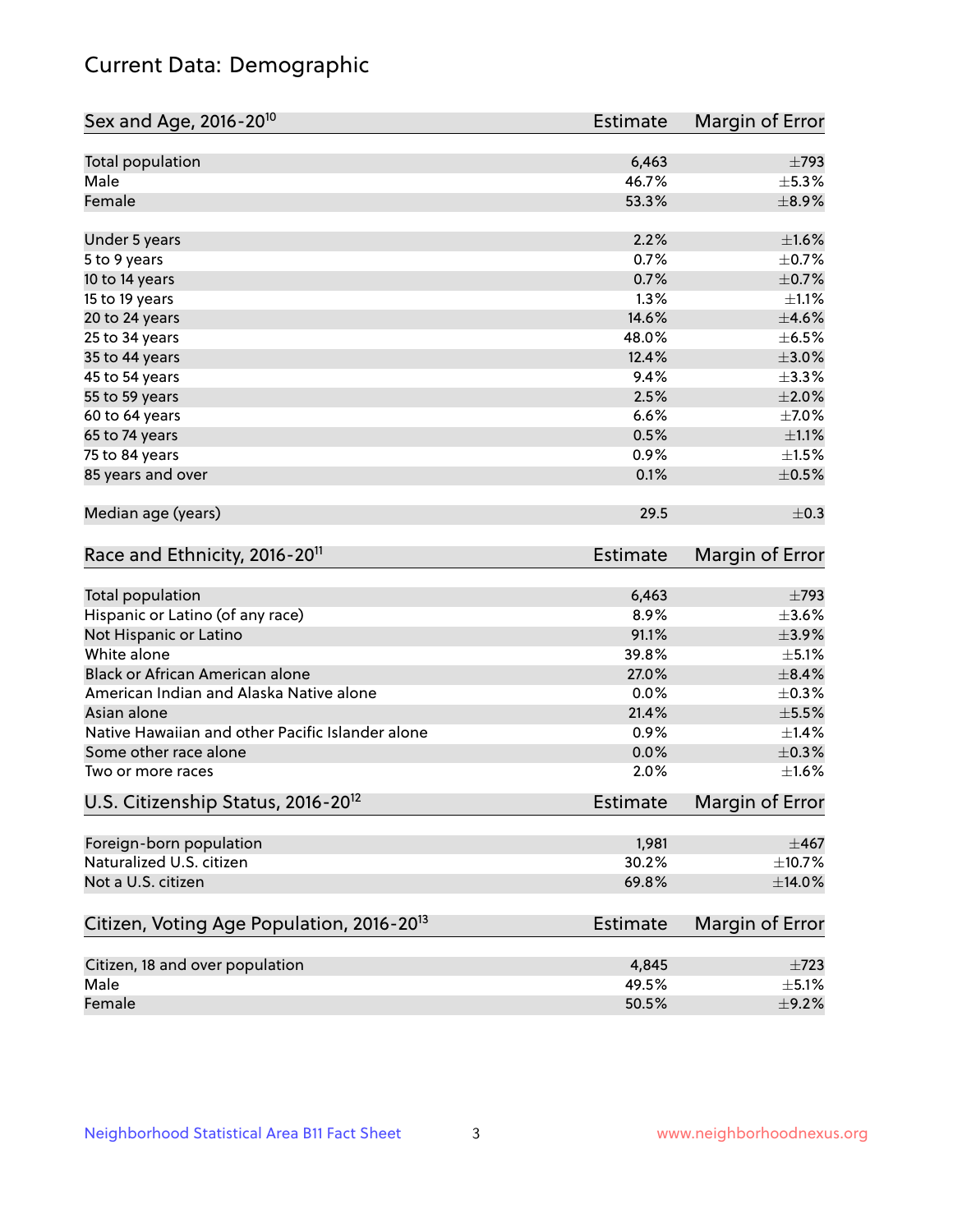## Current Data: Economic

| Income, 2016-20 <sup>14</sup>                           | Estimate   | Margin of Error |
|---------------------------------------------------------|------------|-----------------|
|                                                         |            |                 |
| All households                                          | 3,679      | $\pm$ 517       |
| Less than \$10,000                                      | 7.5%       | $\pm 3.5\%$     |
| \$10,000 to \$14,999                                    | 3.3%       | $\pm$ 3.0%      |
| \$15,000 to \$24,999                                    | 4.8%       | $\pm 2.9\%$     |
| \$25,000 to \$34,999                                    | 14.8%      | $\pm$ 11.1%     |
| \$35,000 to \$49,999                                    | 9.2%       | ±4.3%           |
| \$50,000 to \$74,999                                    | 15.2%      | $\pm$ 4.5%      |
| \$75,000 to \$99,999                                    | 15.5%      | $\pm$ 4.4%      |
| \$100,000 to \$149,999                                  | 16.3%      | $\pm$ 6.4%      |
| \$150,000 to \$199,999                                  | 8.7%       | $\pm$ 3.5%      |
| \$200,000 or more                                       | 4.6%       | $\pm 2.5\%$     |
| Median household income (dollars)                       | \$66,162   | $\pm$ 5,958     |
| Mean household income (dollars)                         | \$80,053   | ±3,602          |
| Households with earnings                                | 90.6%      | $\pm$ 6.8%      |
| Mean earnings (dollars)                                 | \$83,140   | ±17,636         |
| Households with Social Security                         | 10.8%      | $\pm$ 12.0%     |
| Mean Social Security income (dollars)                   | \$1,902    | $\pm 795$       |
| Households with retirement income                       | 9.4%       | ±11.9%          |
| Mean retirement income (dollars)                        | \$1,125    | $\pm$ 1,275     |
| Households with Supplemental Security Income            | 1.2%       | ±1.6%           |
| Mean Supplemental Security Income (dollars)             | \$8,079    | ±15,437         |
| Households with cash public assistance income           | 0.0%       | $\pm$ 0.6%      |
| Mean cash public assistance income (dollars)            | $\ddagger$ | $^+$            |
| Households with Food Stamp/SNAP benefits in the past 12 | 3.0%       | $\pm 2.3\%$     |
| months                                                  |            |                 |
| Family households                                       | 714        | $\pm 190$       |
| Less than \$10,000                                      | 3.1%       | $\pm 4.5\%$     |
| \$10,000 to \$14,999                                    | 0.0%       | $\pm 3.0\%$     |
| \$15,000 to \$24,999                                    | 6.6%       | $\pm$ 6.5%      |
| \$25,000 to \$34,999                                    | 8.7%       | $\pm$ 8.9%      |
| \$35,000 to \$49,999                                    | 9.8%       | $\pm$ 8.8%      |
| \$50,000 to \$74,999                                    | 10.5%      | ±10.7%          |
| \$75,000 to \$99,999                                    | 18.0%      | $\pm$ 11.6%     |
| \$100,000 to \$149,999                                  | 19.2%      | $\pm$ 13.0%     |
| \$150,000 to \$199,999                                  | 7.0%       | $\pm$ 8.2%      |
| \$200,000 or more                                       | 17.1%      | $\pm$ 9.4%      |
| Median family income (dollars)                          | \$90,722   | ±10,825         |
| Mean family income (dollars)                            | \$108,865  | ±18,554         |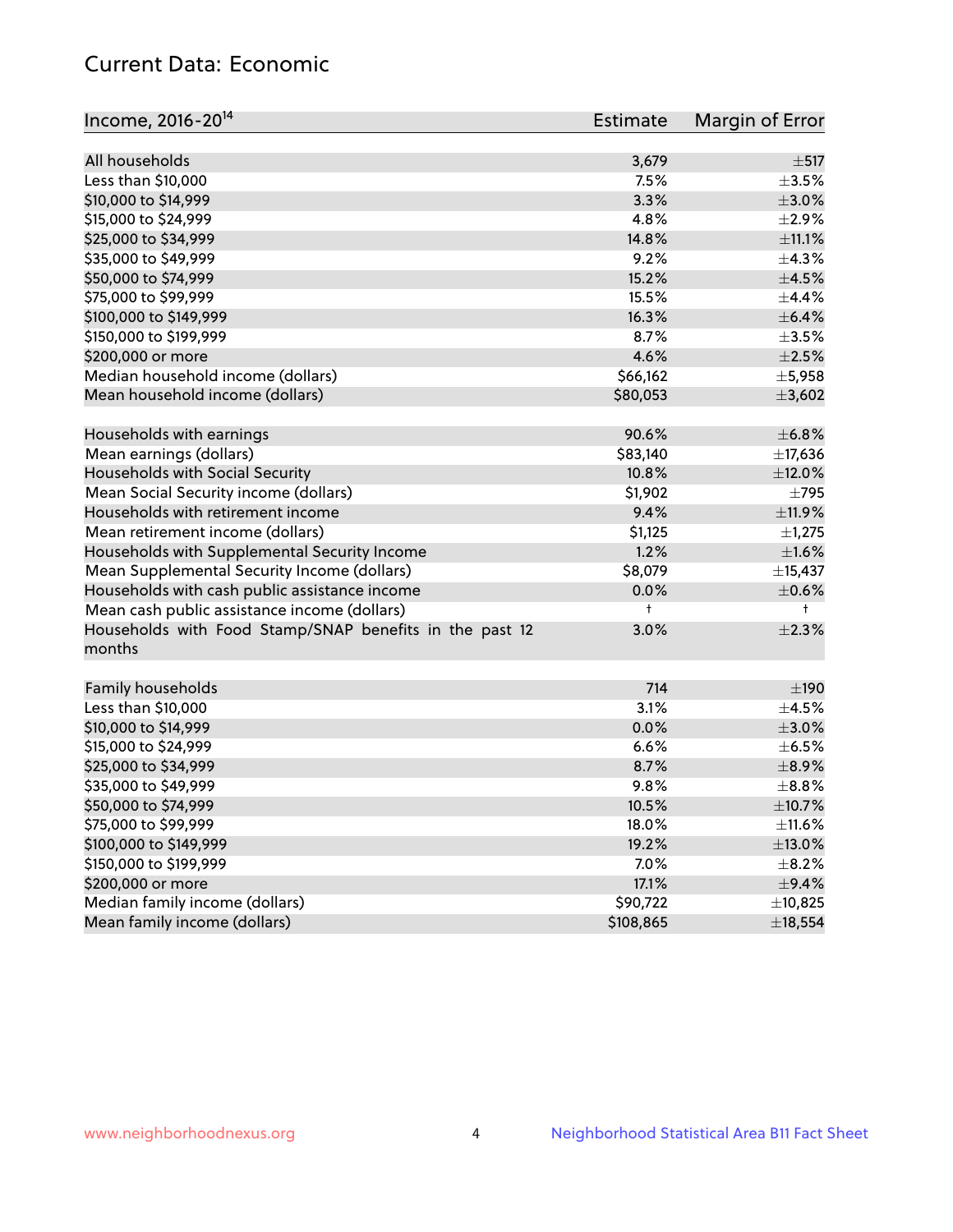## Current Data: Economic, continued...

| Income, 2016-20, continued <sup>15</sup>                                                    | <b>Estimate</b> | <b>Margin of Error</b> |
|---------------------------------------------------------------------------------------------|-----------------|------------------------|
|                                                                                             |                 |                        |
| Nonfamily households                                                                        | 2,964           | $\pm$ 516              |
| Median nonfamily income (dollars)                                                           | \$57,702        | ±4,604                 |
| Mean nonfamily income (dollars)                                                             | \$71,120        | ±3,670                 |
| Median earnings for workers (dollars)                                                       | \$47,269        | ±3,844                 |
| Median earnings for male full-time, year-round workers                                      | \$82,300        | ±4,321                 |
| (dollars)                                                                                   |                 |                        |
| Median earnings for female full-time, year-round workers<br>(dollars)                       | \$53,369        | ±4,445                 |
| Per capita income (dollars)                                                                 | \$48,731        | ±4,014                 |
|                                                                                             |                 |                        |
| Families Below Poverty Level, 2016-20 <sup>16</sup>                                         | <b>Estimate</b> | <b>Margin of Error</b> |
| <b>All Families</b>                                                                         | 714             | $\pm$ 190              |
| Percent below poverty                                                                       | 9.7%            | ±6.4%                  |
|                                                                                             |                 |                        |
| Families with related children under 18 years                                               | 163             | $\pm 100$              |
| Percent below poverty                                                                       | 29.1%           | $\pm 27.0\%$           |
| Families with related children under 5 years only                                           | 115             | $\pm$ 93               |
| Percent below poverty                                                                       | 0.0%            | ±32.3%                 |
| Married couple families                                                                     | 407             | $\pm 160$              |
| Percent below poverty                                                                       | 0.0%            | ±5.3%                  |
| Married couple families with related children under 18 years                                | 55              | $\pm 67$               |
| Percent below poverty                                                                       | $0.0\%$         | ±38.8%                 |
| Married couple families with related children under 5 years                                 | 55              | $\pm$ 67               |
| Percent below poverty                                                                       | $0.0\%$         | ±38.8%                 |
|                                                                                             |                 |                        |
| Families with female householder, no spouse present                                         | 177             | $\pm 90$               |
| Percent below poverty                                                                       | 26.8%           | ±20.2%                 |
| Families with female householder, no spouse present with<br>related children under 18 years | 99              | $+67$                  |
| Percent below poverty                                                                       | 47.7%           | ±29.4%                 |
| Families with female householder, no spouse present with                                    | 52              | $\pm$ 55               |
| related children under 5 years                                                              |                 |                        |
| Percent below poverty                                                                       | 0.0%            | ±41.3%                 |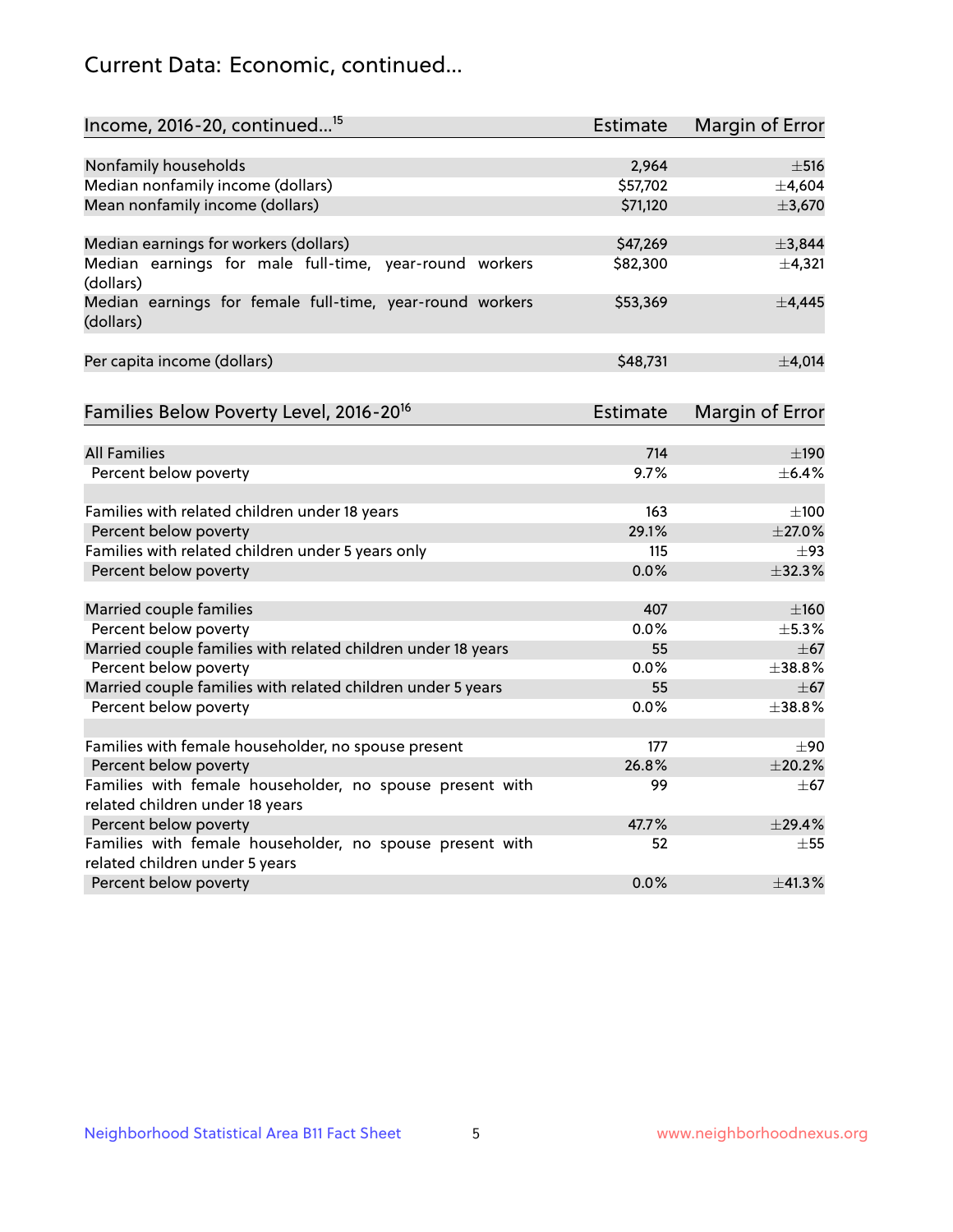## Current Data: Economic, continued...

| People Below Poverty Level, 2016-20 <sup>17</sup> | <b>Estimate</b> | Margin of Error |
|---------------------------------------------------|-----------------|-----------------|
|                                                   |                 |                 |
| Total population                                  | 6,463           | $\pm 793$       |
| Percent below poverty                             | 19.1%           | $\pm$ 6.0%      |
| Population under 18 years                         | 290             | ±158            |
| Percent below poverty                             | 51.3%           | $\pm 20.0\%$    |
| Population 18 years and over                      | 6,173           | $\pm$ 883       |
| Percent below poverty                             | 17.5%           | $\pm$ 5.7%      |
| Population 18 to 64 years                         | 6,077           | $\pm$ 875       |
| Percent below poverty                             | 16.9%           | $\pm$ 5.7%      |
| Population 65 years and over                      | 96              | $\pm$ 117       |
| Percent below poverty                             | 58.1%           | ±63.3%          |

| Poverty by Race/Ethnicity, 2016-20 <sup>18</sup> | Estimate | Margin of Error |
|--------------------------------------------------|----------|-----------------|
|                                                  |          |                 |
| Non-Hispanic White population                    | 2,570    | $\pm 456$       |
| Percent below poverty                            | $11.6\%$ | $\pm$ 5.2%      |
| <b>Black population</b>                          | 1,778    | $\pm$ 588       |
| Percent below poverty                            | 9.2%     | $\pm$ 6.0%      |
| Asian population                                 | 1,380    | $\pm$ 394       |
| Percent below poverty                            | 37.7%    | $\pm 22.0\%$    |
| Hispanic or Latino population                    | 578      | ±241            |
| Percent below poverty                            | 34.0%    | ±23.4%          |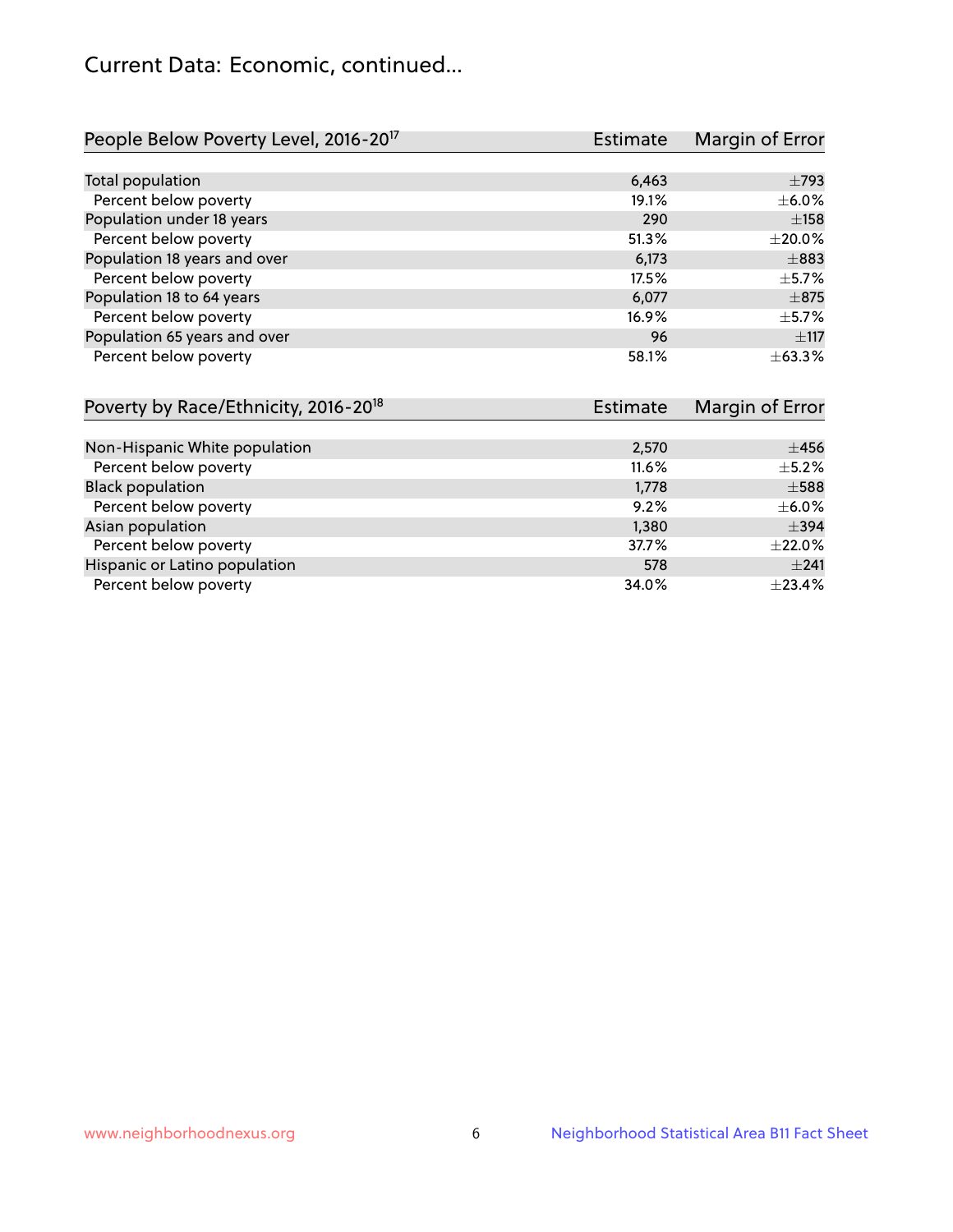# Current Data: Employment

| Employment Status, 2016-20 <sup>19</sup>                      | <b>Estimate</b> | Margin of Error |
|---------------------------------------------------------------|-----------------|-----------------|
|                                                               |                 |                 |
| Population 16 years and over                                  | 6,173           | $\pm 759$       |
| In labor force                                                | 87.5%           | $\pm 8.1\%$     |
| Civilian labor force                                          | 87.5%           | $\pm$ 8.1%      |
| Employed                                                      | 85.9%           | $\pm$ 8.2%      |
| Unemployed                                                    | 1.6%            | $\pm 2.1\%$     |
| <b>Armed Forces</b>                                           | 0.0%            | $\pm1.6\%$      |
| Not in labor force                                            | 12.5%           | $\pm 4.6\%$     |
| Civilian labor force                                          |                 | $\pm$ 832       |
|                                                               | 5,403           |                 |
| <b>Unemployment Rate</b>                                      | 1.8%            | $\pm 2.4\%$     |
| Females 16 years and over                                     | 3,309           | $\pm 687$       |
| In labor force                                                | 84.6%           | ±10.3%          |
| Civilian labor force                                          | 84.6%           | ±10.3%          |
| Employed                                                      | 83.5%           | $\pm 10.6\%$    |
|                                                               |                 |                 |
| Own children of the householder under 6 years                 | 115             | $\pm$ 79        |
| All parents in family in labor force                          | 100.0%          | ±30.2%          |
|                                                               |                 |                 |
| Own children of the householder 6 to 17 years                 | 149             | ±120            |
| All parents in family in labor force                          | 100.0%          | ±20.4%          |
|                                                               |                 |                 |
| Industry, 2016-20 <sup>20</sup>                               | Estimate        | Margin of Error |
| Civilian employed population 16 years and over                | 5,305           | $\pm$ 827       |
| Agriculture, forestry, fishing and hunting, and mining        | 0.0%            | $\pm$ 0.6%      |
| Construction                                                  | 1.7%            | ±1.6%           |
| Manufacturing                                                 | 4.2%            | ±2.4%           |
| Wholesale trade                                               | 0.4%            | ±1.0%           |
| Retail trade                                                  | 5.4%            | $\pm 2.5\%$     |
| Transportation and warehousing, and utilities                 | 7.3%            | $\pm$ 4.4%      |
| Information                                                   | 4.3%            | $\pm 2.1\%$     |
| Finance and insurance, and real estate and rental and leasing | 11.0%           | $\pm$ 3.7%      |
| Professional, scientific, and management, and administrative  | 27.6%           | ±9.0%           |
| and waste management services                                 |                 |                 |
| Educational services, and health care and social assistance   | 24.8%           | $\pm$ 6.6%      |
| Arts, entertainment, and recreation, and accommodation and    | 8.7%            | $\pm 2.7\%$     |
| food services                                                 |                 |                 |
| Other services, except public administration                  | 2.3%            | $\pm 1.8\%$     |
| Public administration                                         | 2.3%            | ±1.8%           |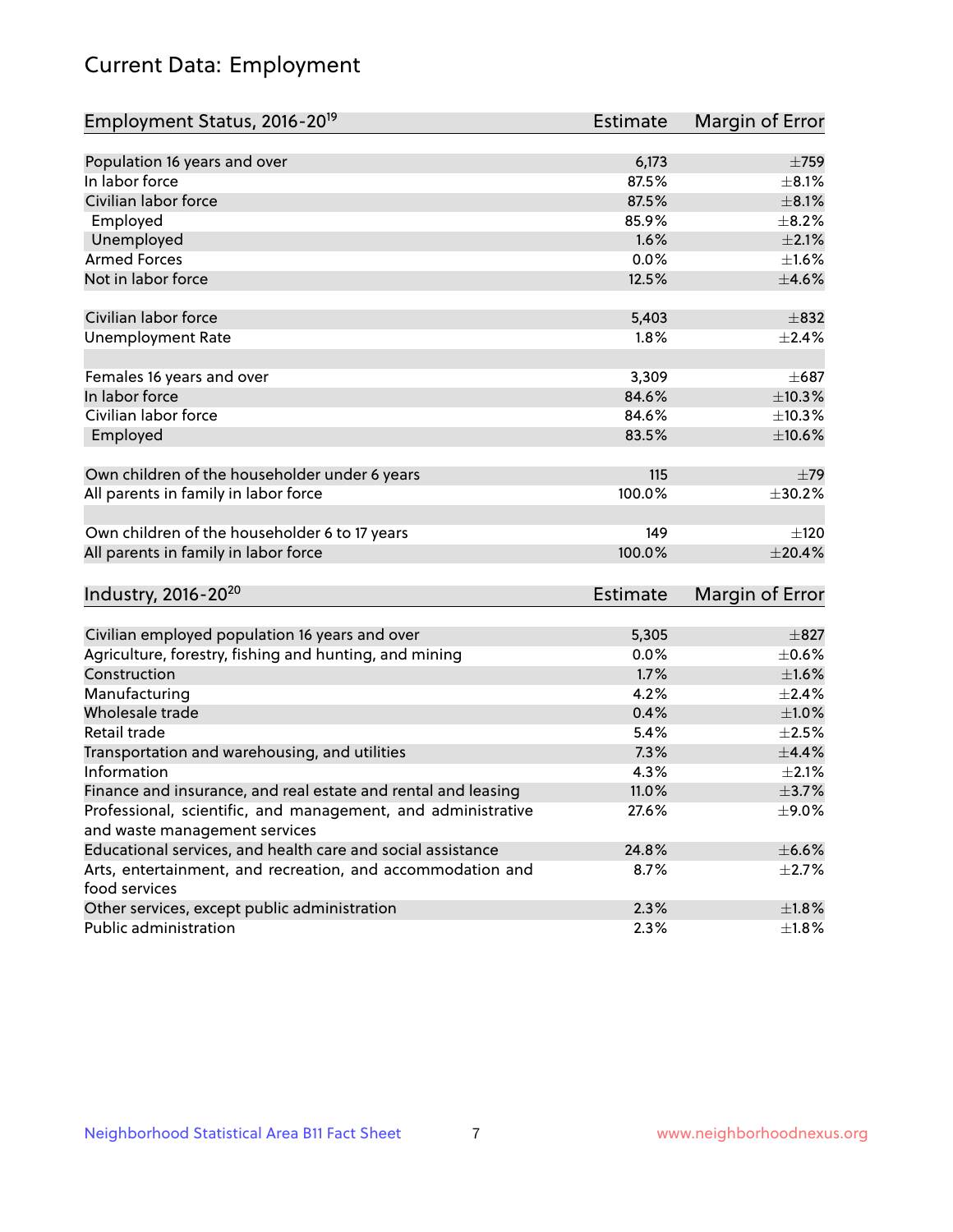# Current Data: Employment, continued...

| Occupation, 2016-20 <sup>21</sup>                                                                                | <b>Estimate</b> | Margin of Error |
|------------------------------------------------------------------------------------------------------------------|-----------------|-----------------|
| Civilian employed population 16 years and over                                                                   | 5,305           | $\pm$ 827       |
| Management, business, science, and arts occupations                                                              | 66.6%           | $\pm$ 14.6%     |
| Service occupations                                                                                              | 11.7%           | $\pm$ 8.3%      |
| Sales and office occupations                                                                                     | 15.8%           | $\pm 4.5\%$     |
| Natural resources, construction, and maintenance occupations                                                     | 0.9%            | $\pm 1.2\%$     |
| Production, transportation, and material moving occupations                                                      | 5.1%            | $\pm$ 4.6%      |
| Class of Worker, 2016-20 <sup>22</sup>                                                                           | <b>Estimate</b> | Margin of Error |
| Civilian employed population 16 years and over                                                                   | 5,305           | $\pm$ 827       |
| Private wage and salary workers                                                                                  | 79.6%           | ±17.4%          |
| Government workers                                                                                               | 17.5%           | $\pm$ 9.2%      |
|                                                                                                                  | 2.9%            | $\pm1.8\%$      |
| Self-employed in own not incorporated business workers                                                           |                 |                 |
| Unpaid family workers                                                                                            | 0.0%            | $\pm$ 0.6%      |
| Job Flows, 2019 <sup>23</sup>                                                                                    |                 | 2019            |
|                                                                                                                  |                 | 7,304           |
| Total Jobs in Neighborhood Statistical Area                                                                      |                 | 0.5%            |
| Held by residents of Neighborhood Statistical Area                                                               |                 | 99.5%           |
| Held by non-residents of Neighborhood Statistical Area                                                           |                 |                 |
| Jobs by Industry Sector, 2019 <sup>24</sup>                                                                      |                 | 2019            |
| Total Jobs in Neighborhood Statistical Area                                                                      |                 | 7,304           |
| <b>Goods Producing sectors</b>                                                                                   |                 | 0.4%            |
| Trade, Transportation, and Utilities sectors                                                                     |                 | 80.2%           |
| All Other Services sectors                                                                                       |                 | 19.5%           |
| Total Jobs in Neighborhood Statistical<br>held<br>by<br>Area<br>Neighborhood Statistical Area residents          |                 | 40              |
| <b>Goods Producing sectors</b>                                                                                   |                 | 0.0%            |
| Trade, Transportation, and Utilities sectors                                                                     |                 | 52.5%           |
| All Other Services sectors                                                                                       |                 | 47.5%           |
| Jobs by Earnings, 2019 <sup>25</sup>                                                                             |                 | 2019            |
| Total Jobs in Neighborhood Statistical Area                                                                      |                 | 7,304           |
| Jobs with earnings \$1250/month or less                                                                          |                 | 15.3%           |
| Jobs with earnings \$1251/month to \$3333/month                                                                  |                 | 24.9%           |
| Jobs with earnings greater than \$3333/month                                                                     |                 | 59.8%           |
| Neighborhood Statistical<br>Jobs<br>in<br>held<br>by<br>Total<br>Area<br>Neighborhood Statistical Area residents |                 | 40              |
| Jobs with earnings \$1250/month or less                                                                          |                 | 22.5%           |
| Jobs with earnings \$1251/month to \$3333/month                                                                  |                 | 20.0%           |
| Jobs with earnings greater than \$3333/month                                                                     |                 | 57.5%           |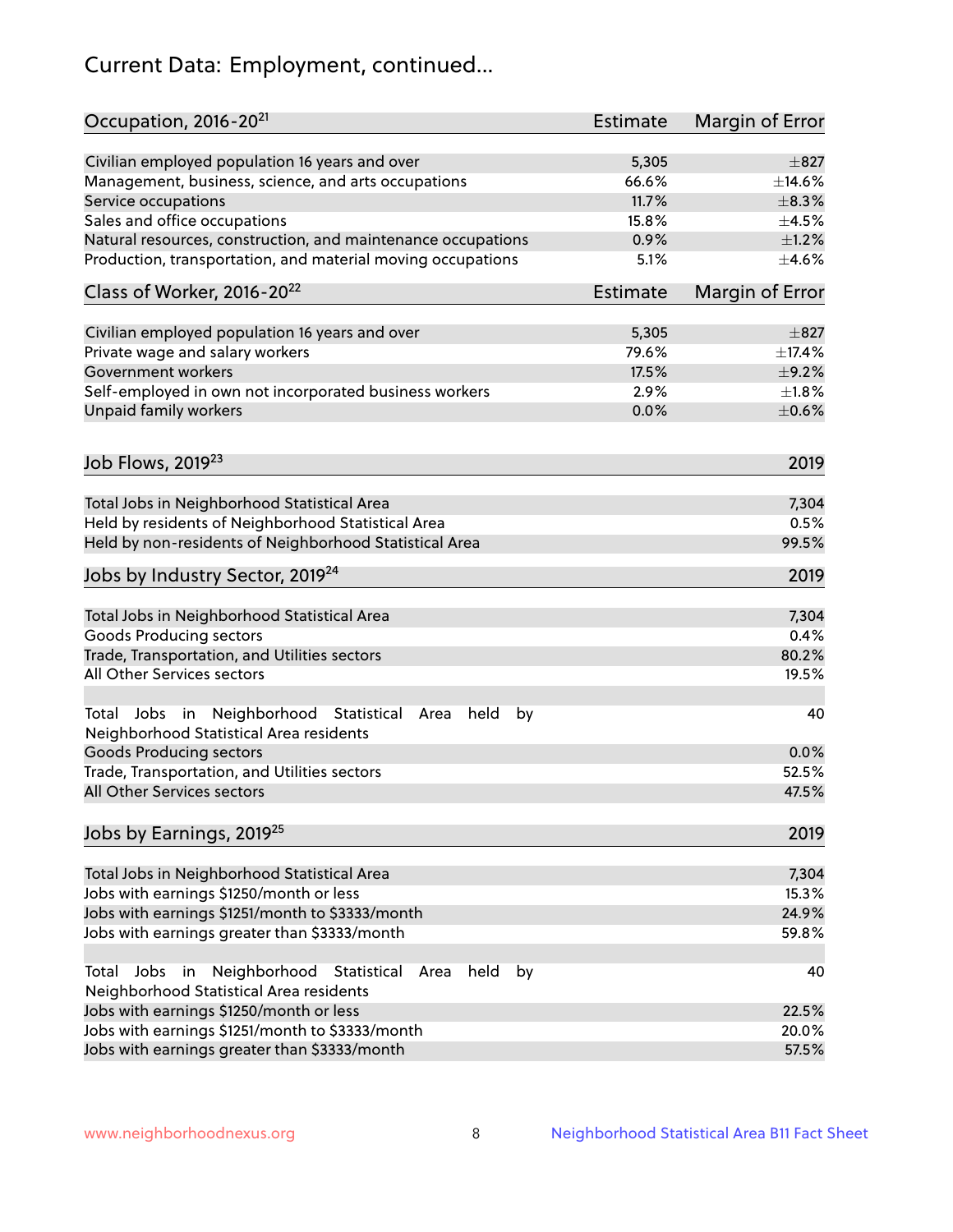## Current Data: Employment, continued...

| Jobs by Age of Worker, 2019 <sup>26</sup>                                                      | 2019  |
|------------------------------------------------------------------------------------------------|-------|
|                                                                                                |       |
| Total Jobs in Neighborhood Statistical Area                                                    | 7,304 |
| Jobs with workers age 29 or younger                                                            | 18.8% |
| Jobs with workers age 30 to 54                                                                 | 57.7% |
| Jobs with workers age 55 or older                                                              | 23.5% |
|                                                                                                |       |
| Total Jobs in Neighborhood Statistical Area held by<br>Neighborhood Statistical Area residents | 40    |
| Jobs with workers age 29 or younger                                                            | 32.5% |
| Jobs with workers age 30 to 54                                                                 | 40.0% |
| Jobs with workers age 55 or older                                                              | 27.5% |

### Current Data: Education

| School Enrollment, 2016-20 <sup>27</sup>       | <b>Estimate</b> | Margin of Error |
|------------------------------------------------|-----------------|-----------------|
|                                                |                 |                 |
| Population 3 years and over enrolled in school | 1,433           | $\pm$ 423       |
| Nursery school, preschool                      | 0.0%            | $\pm 1.5\%$     |
| Kindergarten                                   | 0.0%            | $\pm 1.5\%$     |
| Elementary school (grades 1-8)                 | 6.6%            | $+3.7%$         |
| High school (grades 9-12)                      | 3.8%            | $\pm$ 3.1%      |
| College or graduate school                     | 89.6%           | $\pm$ 9.6%      |

| Educational Attainment, 2016-20 <sup>28</sup> | Estimate | Margin of Error |
|-----------------------------------------------|----------|-----------------|
|                                               |          |                 |
| Population 25 years and over                  | 5,200    | $\pm 753$       |
| Less than 9th grade                           | 0.0%     | $\pm 1.2\%$     |
| 9th to 12th grade, no diploma                 | 0.6%     | $\pm1.5\%$      |
| High school graduate (includes equivalency)   | 7.9%     | $\pm$ 3.8%      |
| Some college, no degree                       | 13.8%    | $\pm$ 8.4%      |
| Associate's degree                            | 2.7%     | $\pm 2.2\%$     |
| Bachelor's degree                             | 45.7%    | $\pm$ 7.2%      |
| Graduate or professional degree               | 29.3%    | $\pm$ 5.2%      |
|                                               |          |                 |
| Percent high school graduate or higher        | 99.4%    | $+5.4%$         |
| Percent bachelor's degree or higher           | 75.0%    | $\pm$ 4.8%      |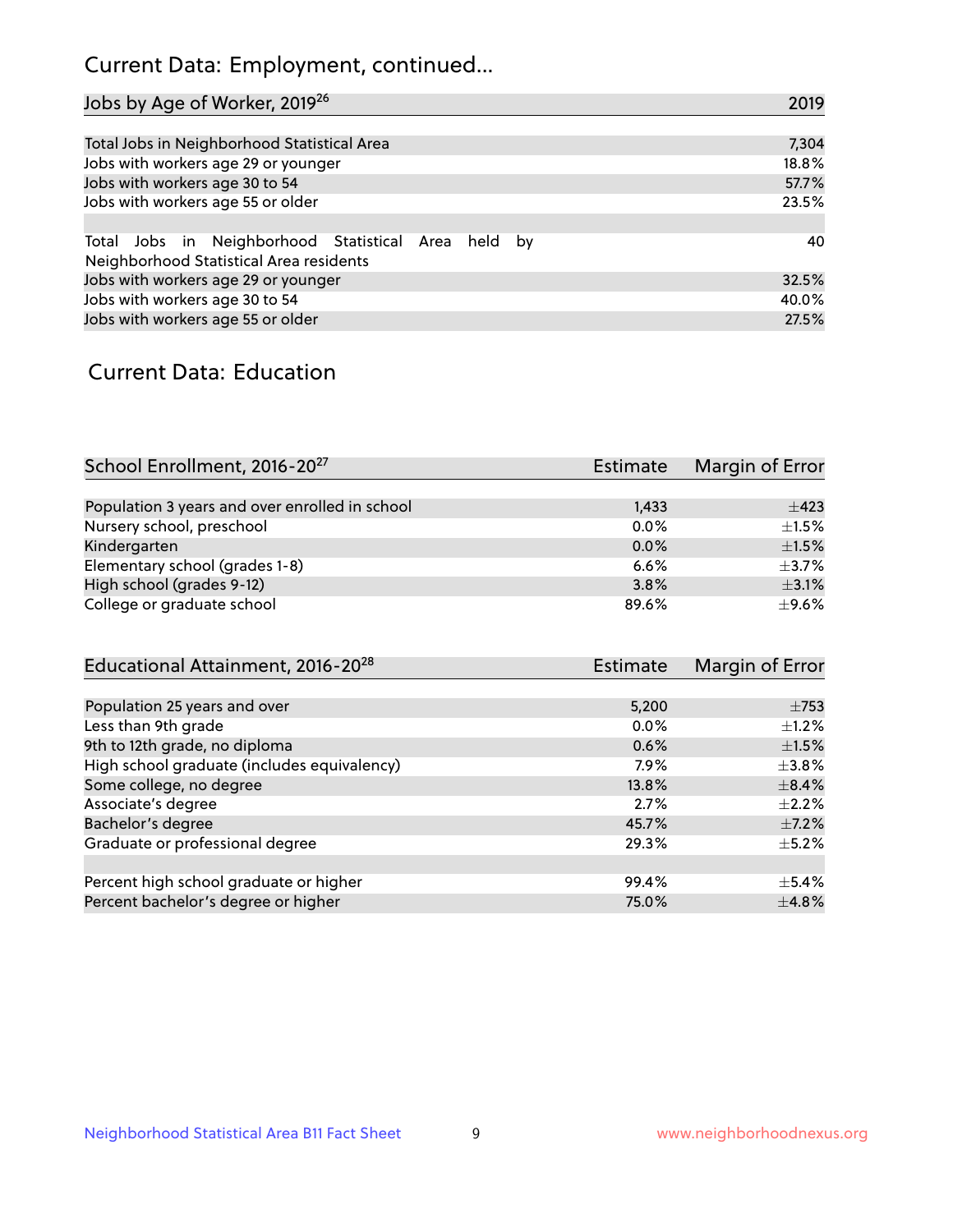## Current Data: Housing

| Households by Type, 2016-20 <sup>29</sup>            | <b>Estimate</b> | Margin of Error |
|------------------------------------------------------|-----------------|-----------------|
|                                                      |                 |                 |
| Total households                                     | 3,679           | $\pm$ 517       |
| Family households (families)                         | 19.4%           | ±4.4%           |
| With own children under 18 years                     | 4.2%            | $\pm 2.4\%$     |
| Married-couple family                                | 11.1%           | $\pm 4.0\%$     |
| With own children of the householder under 18 years  | 1.5%            | $\pm1.7\%$      |
| Male householder, no spouse present, family          | 3.5%            | $\pm 2.6\%$     |
| With own children of the householder under 18 years  | 0.0%            | $\pm$ 0.6%      |
| Female householder, no spouse present, family        | 4.8%            | $\pm 2.3\%$     |
| With own children of the householder under 18 years  | 2.7%            | $\pm1.7\%$      |
| Nonfamily households                                 | 80.6%           | $\pm$ 8.2%      |
| Householder living alone                             | 54.0%           | ±10.9%          |
| 65 years and over                                    | 2.6%            | $\pm 2.6\%$     |
| Households with one or more people under 18 years    | 4.4%            | $\pm 2.3\%$     |
| Households with one or more people 65 years and over | 2.6%            | $\pm 2.6\%$     |
|                                                      |                 |                 |
| Average household size                               | 1.76            | $\pm$ 0.33      |
| Average family size                                  | 2.61            | $\pm$ 0.29      |
| Housing Occupancy, 2016-20 <sup>30</sup>             | <b>Estimate</b> | Margin of Error |
| Total housing units                                  | 3,949           | $\pm$ 508       |
| Occupied housing units                               | 93.1%           | $\pm$ 5.3%      |
| Vacant housing units                                 | 6.9%            | $\pm$ 3.5%      |
|                                                      |                 |                 |
| Homeowner vacancy rate                               | 0.0             | ±5.1            |
| Rental vacancy rate                                  | 3.9             | $\pm$ 3.0       |
| Units in Structure, 2016-20 <sup>31</sup>            | Estimate        | Margin of Error |
|                                                      |                 | $\pm 508$       |
| Total housing units                                  | 3,949           |                 |
| 1-unit, detached                                     | 0.5%            | $\pm 1.0\%$     |
| 1-unit, attached                                     | 3.4%            | $\pm 2.0\%$     |
| 2 units                                              | 2.1%            | $\pm 2.0\%$     |
| 3 or 4 units                                         | 0.0%            | $\pm$ 0.5%      |
| 5 to 9 units                                         | 3.5%            | $\pm 1.5\%$     |
| 10 to 19 units                                       | 13.4%           | ±11.2%          |
| 20 or more units                                     | 76.2%           | ±13.3%          |
| Mobile home                                          | 0.8%            | $\pm 1.7\%$     |
| Boat, RV, van, etc.                                  | $0.0\%$         | $\pm$ 0.5%      |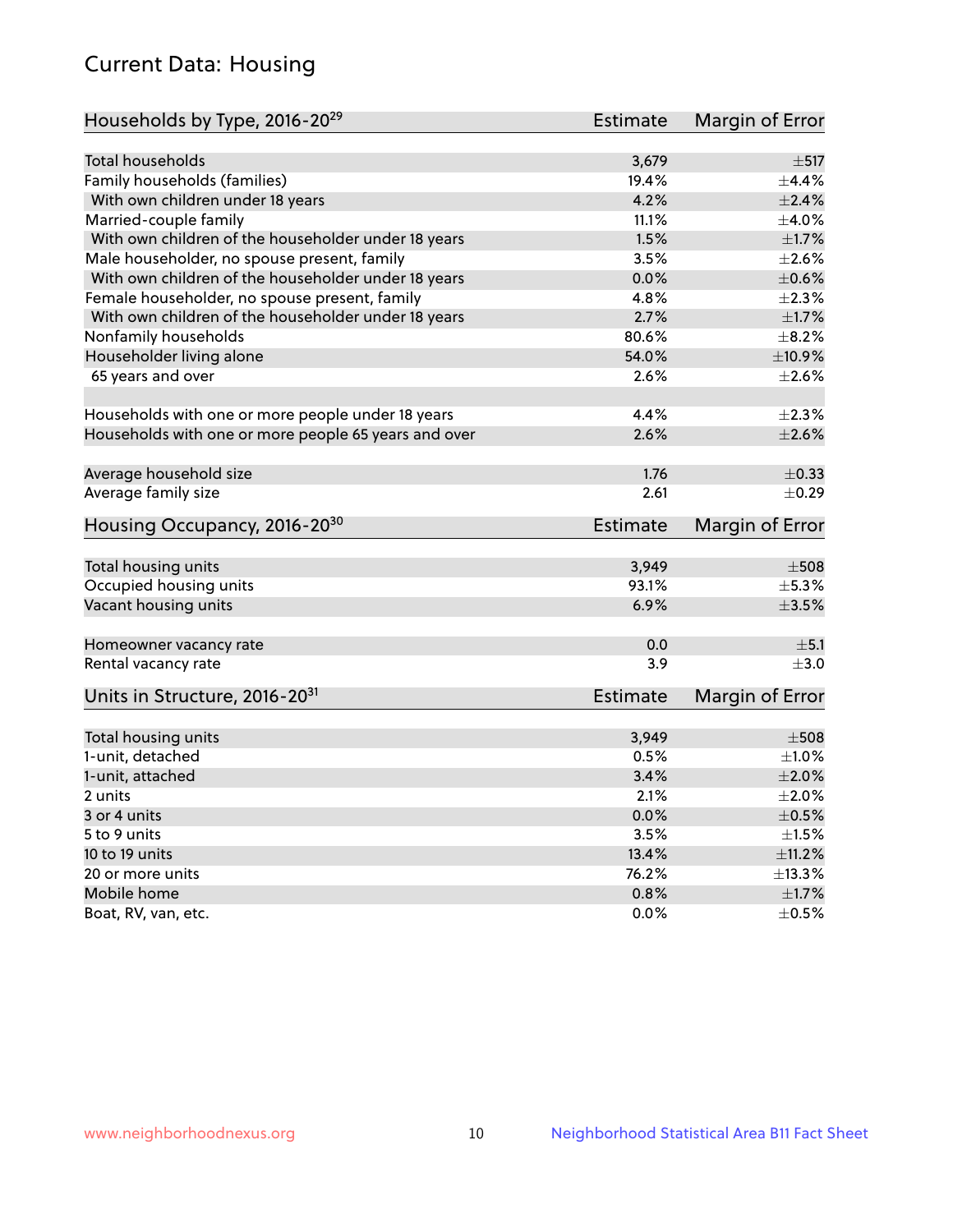## Current Data: Housing, continued...

| Year Structure Built, 2016-20 <sup>32</sup>    | Estimate        | Margin of Error        |
|------------------------------------------------|-----------------|------------------------|
| Total housing units                            | 3,949           | $\pm 508$              |
| Built 2014 or later                            | 12.2%           | $\pm$ 3.5%             |
| Built 2010 to 2013                             | 8.8%            | ±3.3%                  |
| Built 2000 to 2009                             | 46.0%           | ±11.1%                 |
| Built 1990 to 1999                             | 15.9%           | $\pm$ 6.4%             |
| Built 1980 to 1989                             | 10.3%           | ±3.7%                  |
| Built 1970 to 1979                             | 2.9%            | $\pm 2.0\%$            |
| Built 1960 to 1969                             | 3.0%            | ±2.8%                  |
| Built 1950 to 1959                             | 0.0%            | $\pm$ 0.5%             |
| Built 1940 to 1949                             | 0.0%            | $\pm$ 0.5%             |
| Built 1939 or earlier                          | 1.0%            | $\pm1.6\%$             |
|                                                |                 |                        |
| Housing Tenure, 2016-20 <sup>33</sup>          | <b>Estimate</b> | <b>Margin of Error</b> |
| Occupied housing units                         | 3,679           | $\pm$ 517              |
| Owner-occupied                                 | 11.5%           | $\pm 3.0\%$            |
| Renter-occupied                                | 88.5%           | $\pm$ 6.9%             |
|                                                |                 |                        |
| Average household size of owner-occupied unit  | 1.54            | $\pm$ 0.08             |
| Average household size of renter-occupied unit | 1.79            | $\pm$ 0.38             |
| Residence 1 Year Ago, 2016-20 <sup>34</sup>    | Estimate        | <b>Margin of Error</b> |
|                                                |                 |                        |
| Population 1 year and over                     | 6,446           | $\pm 788$              |
| Same house                                     | 60.7%           | ±9.3%                  |
| Different house in the U.S.                    | 32.9%           | $\pm$ 5.9%             |
| Same county                                    | 17.6%           | $\pm$ 5.2%             |
| Different county                               | 15.3%           | $\pm$ 4.1%             |
| Same state                                     | 5.7%            | $\pm 2.7%$             |
| Different state<br>Abroad                      | 9.6%<br>6.4%    | ±3.3%<br>±4.2%         |
|                                                |                 |                        |
| Value of Housing Unit, 2016-20 <sup>35</sup>   | <b>Estimate</b> | <b>Margin of Error</b> |
| Owner-occupied units                           | 423             | $\pm$ 124              |
| Less than \$50,000                             | 0.0%            | ±14.4%                 |
| \$50,000 to \$99,999                           | 2.6%            | ±12.6%                 |
| \$100,000 to \$149,999                         | 14.5%           | ±13.9%                 |
| \$150,000 to \$199,999                         | 11.1%           | ±11.3%                 |
| \$200,000 to \$299,999                         | 18.8%           | $\pm$ 16.6%            |
| \$300,000 to \$499,999                         | 44.3%           | ±19.3%                 |
| \$500,000 to \$999,999                         | 8.6%            | ±12.3%                 |
| \$1,000,000 or more                            | 0.0%            | $\pm$ 8.8%             |
|                                                |                 |                        |
| Mortgage Status, 2016-20 <sup>36</sup>         | Estimate        | Margin of Error        |
| Owner-occupied units                           | 423             | ±124                   |
| Housing units with a mortgage                  | 86.2%           | ±16.1%                 |

Neighborhood Statistical Area B11 Fact Sheet 11 11 www.neighborhoodnexus.org

Housing units without a mortgage  $\pm 10.4\%$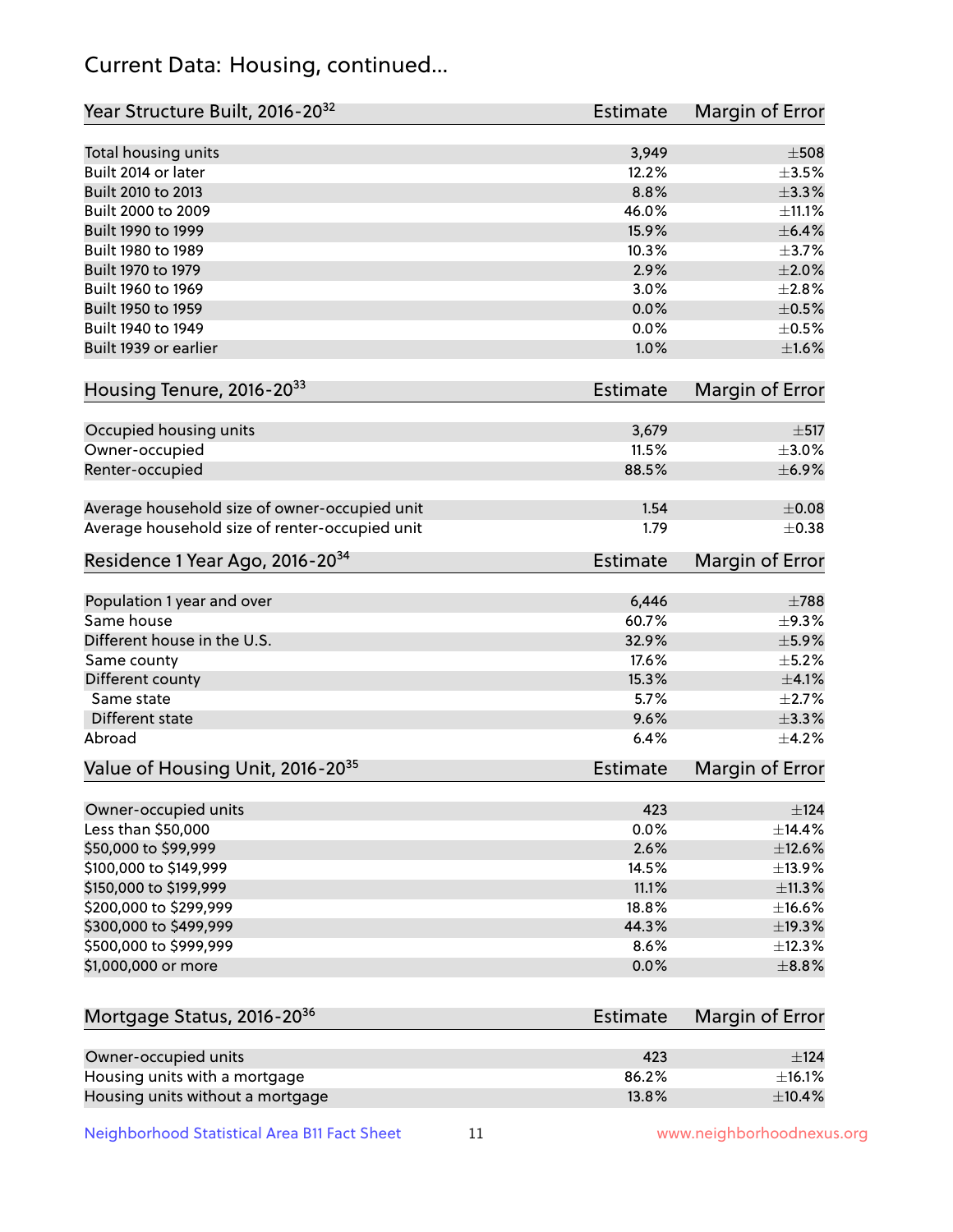## Current Data: Housing, continued...

| Selected Monthly Owner Costs, 2016-20 <sup>37</sup> | Estimate | Margin of Error |
|-----------------------------------------------------|----------|-----------------|
|                                                     |          |                 |
| Housing units with a mortgage                       | 364      | $\pm$ 127       |
| Less than \$300                                     | 0.0%     | $\pm$ 8.3%      |
| \$300 to \$499                                      | 0.0%     | $\pm$ 8.3%      |
| \$500 to \$999                                      | $0.0\%$  | ±13.2%          |
| \$1,000 to \$1,499                                  | 25.5%    | ±17.3%          |
| \$1,500 to \$1,999                                  | 25.1%    | ±15.3%          |
| \$2,000 to \$2,999                                  | 25.0%    | ±19.1%          |
| \$3,000 or more                                     | 24.4%    | $\pm 22.0\%$    |
|                                                     |          |                 |
| Median (dollars)                                    | \$1,989  | $\pm 428$       |
|                                                     |          |                 |
| Housing units without a mortgage                    | 59       | $\pm$ 47        |
| Less than \$150                                     | 0.0%     | ±51.9%          |
| \$150 to \$249                                      | 0.0%     | ±51.9%          |
| \$250 to \$349                                      | 27.5%    | ±61.0%          |
| \$350 to \$499                                      | 34.0%    | $\pm$ 64.9%     |
| \$500 to \$699                                      | 38.5%    | ±56.2%          |
| \$700 or more                                       | 0.0%     | ±110.2%         |
|                                                     |          |                 |
| Median (dollars)                                    | \$466    | $\pm$ 93        |

| Selected Monthly Owner Costs as a Percentage of | <b>Estimate</b> | Margin of Error |
|-------------------------------------------------|-----------------|-----------------|
| Household Income, 2016-20 <sup>38</sup>         |                 |                 |
|                                                 |                 |                 |
| Housing units with a mortgage <sup>39</sup>     | 349             | $\pm$ 149       |
| Less than 20.0 percent                          | 40.2%           | $\pm$ 14.2%     |
| 20.0 to 24.9 percent                            | 24.2%           | $\pm 20.1\%$    |
| 25.0 to 29.9 percent                            | 14.8%           | $\pm$ 16.1%     |
| 30.0 to 34.9 percent                            | 9.1%            | $\pm$ 11.0%     |
| 35.0 percent or more                            | 11.7%           | $\pm$ 18.8%     |
|                                                 |                 |                 |
| Housing units without a mortgage <sup>40</sup>  | 59              | $\pm 76$        |
| Less than 10.0 percent                          | 84.9%           | ±133.5%         |
| 10.0 to 14.9 percent                            | 14.2%           | $\pm$ 40.3%     |
| 15.0 to 19.9 percent                            | $0.0\%$         | ±36.7%          |
| 20.0 to 24.9 percent                            | $0.0\%$         | $\pm$ 36.7%     |
| 25.0 to 29.9 percent                            | 0.9%            | $\pm$ 32.2%     |
| 30.0 to 34.9 percent                            | 0.0%            | $\pm$ 36.7%     |
| 35.0 percent or more                            | 0.0%            | $\pm$ 63.6%     |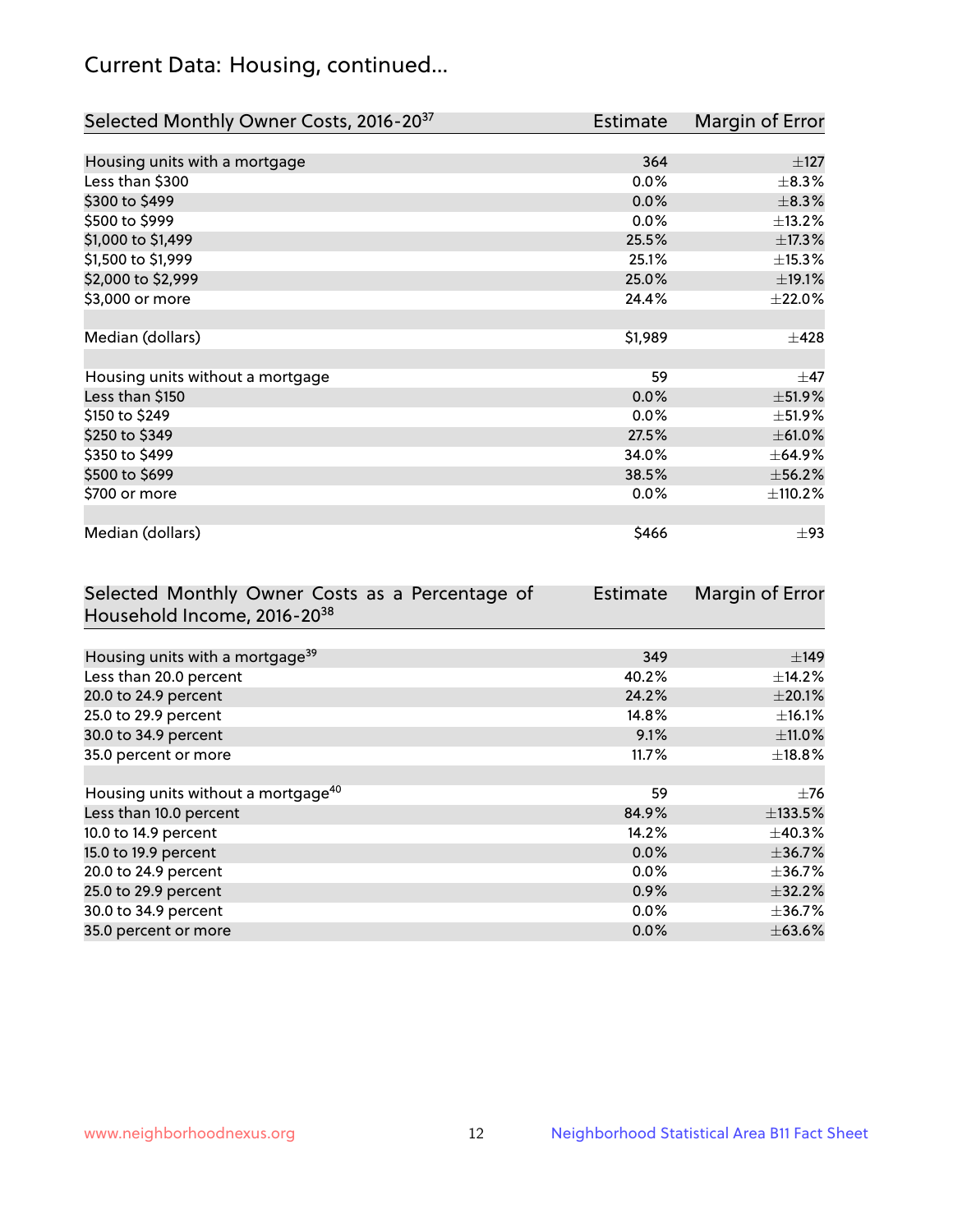## Current Data: Housing, continued...

| Gross Rent, 2016-20 <sup>41</sup>               | Estimate        | Margin of Error |
|-------------------------------------------------|-----------------|-----------------|
|                                                 |                 |                 |
| Occupied units paying rent                      | 3,187           | $\pm$ 532       |
| Less than \$200                                 | 1.2%            | ±2.4%           |
| \$200 to \$499                                  | 0.7%            | $\pm 2.2\%$     |
| \$500 to \$749                                  | 0.9%            | $\pm 2.0\%$     |
| \$750 to \$999                                  | 3.7%            | ±3.4%           |
| \$1,000 to \$1,499                              | 39.5%           | ±13.8%          |
| \$1,500 to \$1,999                              | 37.0%           | $\pm$ 7.1%      |
| \$2,000 or more                                 | 16.9%           | ±4.4%           |
| Median (dollars)                                | \$1,552         | $\pm$ 54        |
|                                                 |                 |                 |
| No rent paid                                    | 69              | $\pm$ 86        |
|                                                 |                 |                 |
| Gross Rent as a Percentage of Household Income, | <b>Estimate</b> | Margin of Error |
| $2016 - 20^{42}$                                |                 |                 |
|                                                 |                 |                 |
| Occupied units paying rent <sup>43</sup>        | 3,062           | $\pm 609$       |
| Less than 15.0 percent                          | 16.1%           | $\pm$ 5.5%      |
| 15.0 to 19.9 percent                            | 12.0%           | $\pm$ 6.4%      |
| 20.0 to 24.9 percent                            | 11.5%           | $\pm$ 4.8%      |
| 25.0 to 29.9 percent                            | 6.4%            | ±3.4%           |
| 30.0 to 34.9 percent                            | 15.2%           | $\pm$ 5.4%      |
| 35.0 percent or more                            | 38.7%           | $\pm$ 13.0%     |

# Current Data: Transportation

| Commuting to Work, 2016-20 <sup>44</sup>  | Estimate | Margin of Error |
|-------------------------------------------|----------|-----------------|
|                                           |          |                 |
| Workers 16 years and over                 | 5,274    | $\pm 706$       |
| Car, truck, or van - drove alone          | 59.6%    | $\pm$ 11.1%     |
| Car, truck, or van - carpooled            | 4.7%     | ±3.4%           |
| Public transportation (excluding taxicab) | 24.9%    | $\pm$ 9.1%      |
| Walked                                    | 0.6%     | $\pm$ 0.7%      |
| Other means                               | 3.0%     | $\pm 2.3\%$     |
| Worked at home                            | 7.3%     | ±3.3%           |
|                                           |          |                 |
| Mean travel time to work (minutes)        | 21.9     | $\pm$ 4.2       |

| Access to a Vehicle, 2016-20 <sup>45</sup> | Estimate | Margin of Error |
|--------------------------------------------|----------|-----------------|
|                                            |          |                 |
| Occupied housing units                     | 3,679    | $+517$          |
| No vehicles available                      | 18.8%    | $+12.4%$        |
| 1 vehicle available                        | 49.7%    | $\pm$ 5.4%      |
| 2 vehicles available                       | 28.6%    | $+5.4%$         |
| 3 or more vehicles available               | 2.9%     | $+2.7%$         |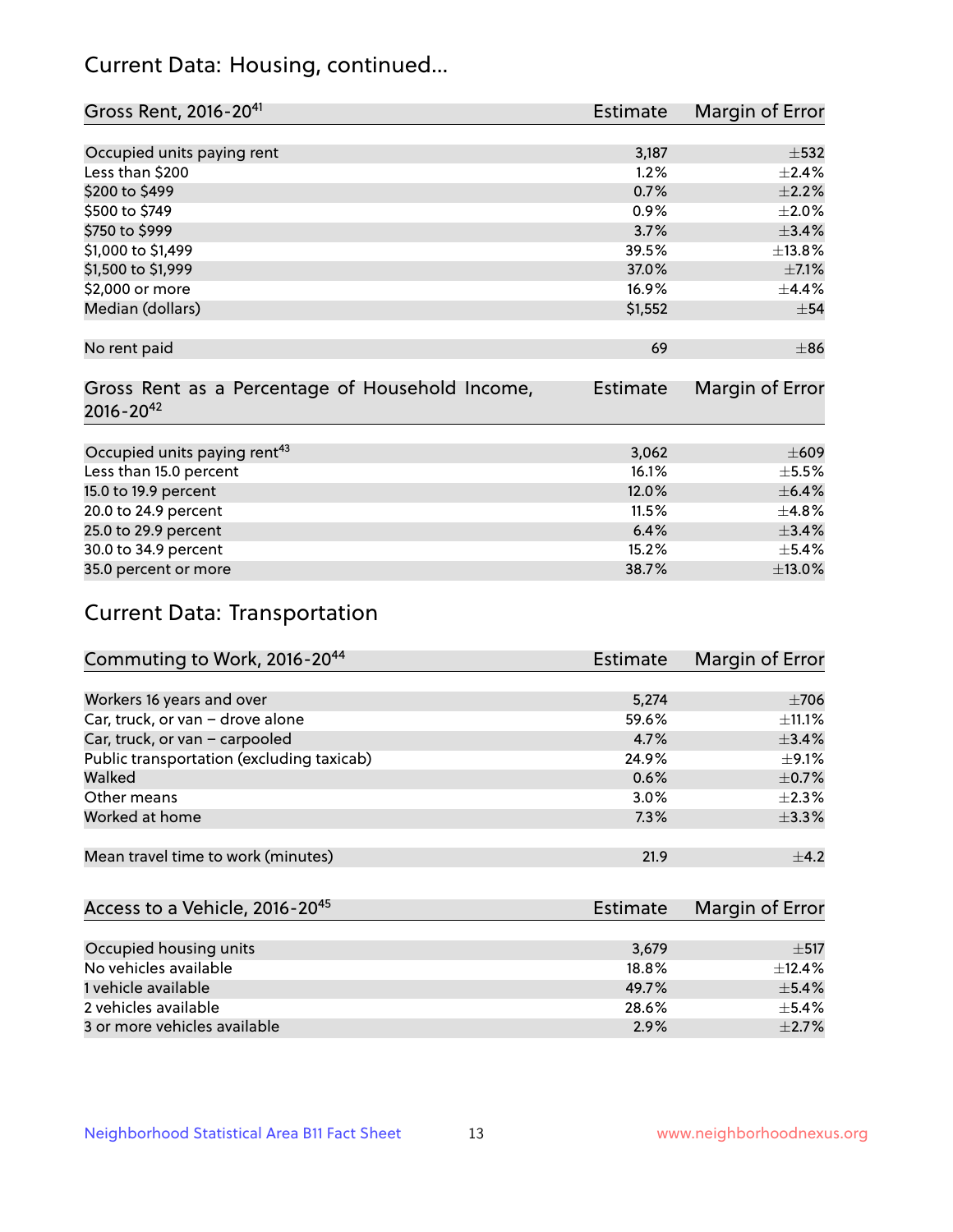## Current Data: Health

| Health Insurance coverage, 2016-2046                    | Estimate | Margin of Error |
|---------------------------------------------------------|----------|-----------------|
|                                                         |          |                 |
| Civilian Noninstitutionalized Population                | 6,463    | $\pm 793$       |
| With health insurance coverage                          | 92.4%    | $\pm 1.9\%$     |
| With private health insurance coverage                  | 89.3%    | $\pm$ 3.1%      |
| With public health coverage                             | 6.4%     | $\pm 3.0\%$     |
| No health insurance coverage                            | 7.6%     | $\pm 2.6\%$     |
| Civilian Noninstitutionalized Population Under 19 years | 290      | $\pm 290$       |
| No health insurance coverage                            | 25.5%    | ±17.5%          |
|                                                         |          |                 |
| Civilian Noninstitutionalized Population 19 to 64 years | 6,077    | $+764$          |
| In labor force:                                         | 5,403    | $\pm 720$       |
| Employed:                                               | 5,305    | $\pm 713$       |
| With health insurance coverage                          | 93.7%    | $\pm 3.6\%$     |
| With private health insurance coverage                  | 93.7%    | $\pm 3.6\%$     |
| With public coverage                                    | 2.6%     | $\pm 2.3\%$     |
| No health insurance coverage                            | 6.3%     | $\pm 2.6\%$     |
|                                                         |          |                 |
| Unemployed:                                             | 98       | $+713$          |
| With health insurance coverage                          | 100.0%   | $\pm$ 0.0%      |
| With private health insurance coverage                  | 100.0%   | $\pm$ 0.0%      |
| With public coverage                                    | 0.0%     | $\pm 21.9\%$    |
| No health insurance coverage                            | 0.0%     | $\pm 21.9\%$    |
| Not in labor force:                                     | 674      | $\pm 284$       |
| With health insurance coverage                          | 87.1%    | ±16.7%          |
| With private health insurance coverage                  | 80.1%    | ±19.7%          |
| With public coverage                                    | 8.6%     | $\pm$ 10.2%     |
| No health insurance coverage                            | 12.9%    | $\pm$ 13.2%     |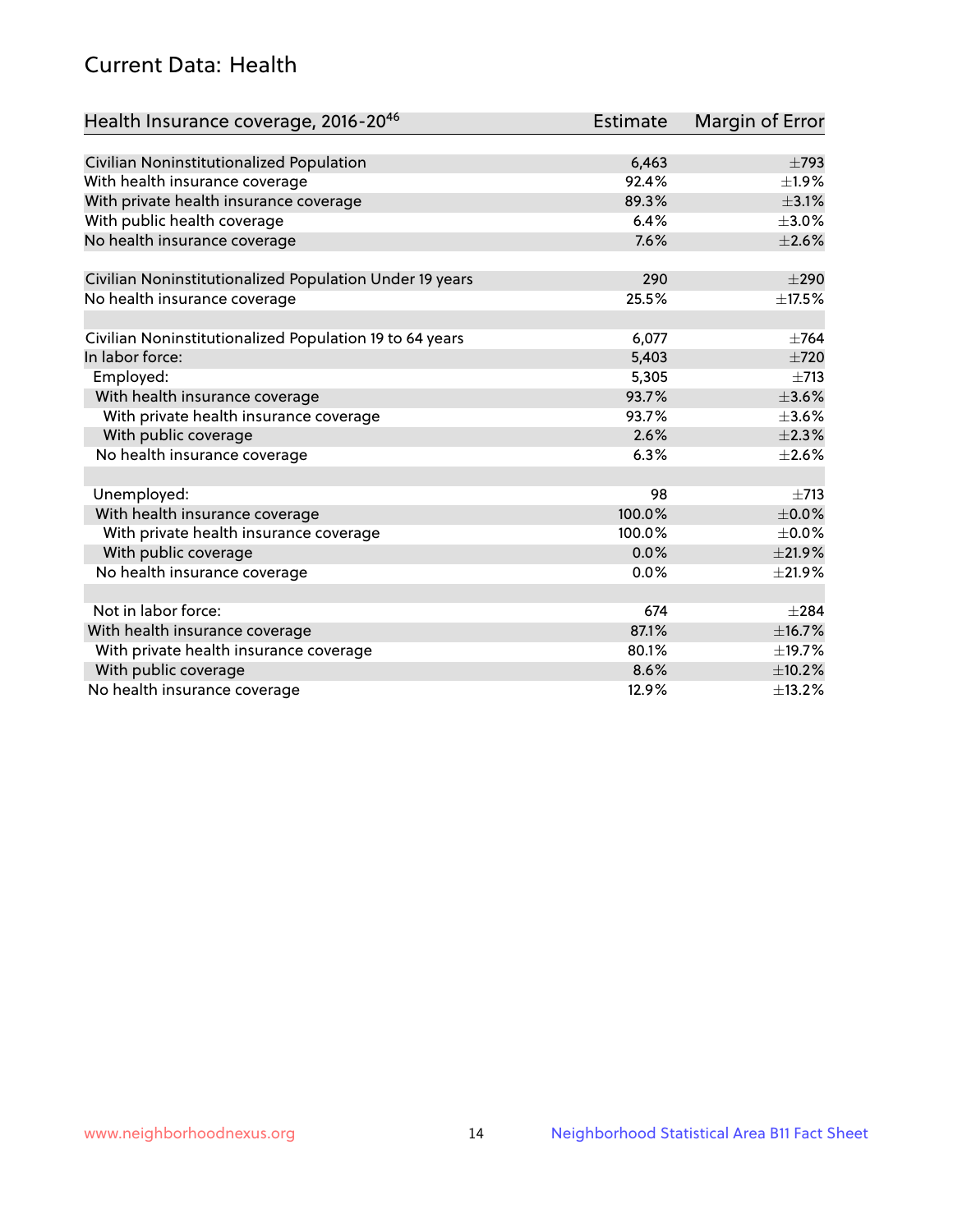#### Notes:

- 1. Source: U.S. Census Bureau, Decennial Census 2000, SF1 tables P8, P12; American Community Survey, tables B01001, B03002
- 2. This category includes Pacific Islanders, Native Americans and Alaska Natives, people who identify as some other race, and those who identify as bi/multi racial.
- 3. Source: U.S. Census Bureau, Decennial Census 2000, SF1 tables P15, P16, P18, P19; American Community Survey, tables B11001, B11005, B11003
- 4. Source: U.S. Census Bureau, Decennial Census 2000, SF3 table P37; American Community Survey, table B15002
- 5. Source: U.S. Census Bureau, Longitudinal Employer-Household Dynamics Residential Area Characteristics, Table JT01 (Primary Jobs); Workplace Area Characteristics, Table JT00 (All Jobs)
- 6. Source: U.S. Census Bureau, Decennial Census 2000, SF3 tables P52, P87; American Community Survey, tables B19001, B17001
- 7. Source: U.S. Census Bureau, Decennial Census 2000, SF1 tables H3, H4; American Community Survey, tables B25002, B25009
- 8. Source: U.S. Census Bureau, Decennial Census 2000, SF3 table H44; American Community Survey, tables B25044
- 9. Source: Atlanta Police Department, COBRA; U.S. Census Bureau, American Community Survey, table B01001
- 10. Source: U.S. Census Bureau, American Community Survey, table B01001
- 11. Source: U.S. Census Bureau, American Community Survey, table B03002
- 12. Source: U.S. Census Bureau, American Community Survey, table B05002
- 13. Source: U.S. Census Bureau, American Community Survey, table B05003
- 14. Source: U.S. Census Bureau, American Community Survey, tables B19001, B19025, B19051, B19061, B19055, B19065, B19059, B19069, B19056, B19066, B19057, B19067, B22001, B19101, B19127
- 15. Source: U.S. Census Bureau, American Community Survey, tables B19201, B19214, B20017, B19313
- 16. Source: U.S. Census Bureau, American Community Survey, table B17010
- 17. Source: U.S. Census Bureau, American Community Survey, tables B17001, B17006, B17021, B17007. Table totals may be lower than the total population, as they are based on the population for whom poverty status is determined.
- 18. Source: U.S. Census Bureau, American Community Survey, B17001H, B17001B, B17001D, B17001I. Table totals may be lower than the total population, as they are based on the population for whom poverty status is determined.
- 19. Source: U.S. Census Bureau, American Community Survey, tables B23001, B23008
- 20. Source: U.S. Census Bureau, American Community Survey, table C24030
- 21. Source: U.S. Census Bureau, American Community Survey, table C24010
- 22. Source: U.S. Census Bureau, American Community Survey, table B24080
- 23. Source: U.S. Census Bureau, Longitudinal Employer-Household Dynamics Origin-Destination Data, Tables JT00 Main and JT00 Aux
- 24. Source: U.S. Census Bureau, Longitudinal Employer-Household Dynamics Origin-Destination Data, Tables JT00 Main and JT00 Aux
- 25. Source: U.S. Census Bureau, Longitudinal Employer-Household Dynamics Origin-Destination Data, Tables JT00 Main and JT00 Aux
- 26. Source: U.S. Census Bureau, Longitudinal Employer-Household Dynamics Origin-Destination Data, Tables JT00 Main and JT00 Aux
- 27. Source: U.S. Census Bureau, American Community Survey, table B14001
- 28. Source: U.S. Census Bureau, American Community Survey, table B15002
- 29. Source: U.S. Census Bureau, American Community Survey, tables B11001, B11003, B11007, B11005, B09019
- 30. Source: U.S. Census Bureau, American Community Survey, tables B25002, B25003, B25004
- 31. Source: U.S. Census Bureau, American Community Survey, table B25024
- 32. Source: U.S. Census Bureau, American Community Survey, table B25034
- 33. Source: U.S. Census Bureau, American Community Survey, tables B25009, B25008, B25003
- 34. Source: U.S. Census Bureau, American Community Survey, table B07003
- 35. Source: U.S. Census Bureau, American Community Survey, table B25075. This value is self-reported and may differ from home values as determined by the County Tax Assessor.
- 36. Source: U.S. Census Bureau, American Community Survey, table B25081
- 37. Source: U.S. Census Bureau, American Community Survey, table B25087
- 38. Source: U.S. Census Bureau, American Community Survey, table B25091
- 39. Excludes units where Selected Monthly Owner Costs as a Percentage of Income cannot be computed.
- 40. Excludes units where Selected Monthly Owner Costs as a Percentage of Income cannot be computed.
- 41. Source: U.S. Census Bureau, American Community Survey, table B25063
- 42. Source: U.S. Census Bureau, American Community Survey, table B25070
- 43. Excludes units where Gross Rent as a Percentage of Income cannot be computed.
- 44. Source: U.S. Census Bureau, American Community Survey, tables B08101, B08013
- 45. Source: U.S. Census Bureau, American Community Survey, table B25044
- 46. Source: U.S. Census Bureau, American Community Survey, tables B18135, B27011

The dagger (†) symbol denotes values that cannot be computed.